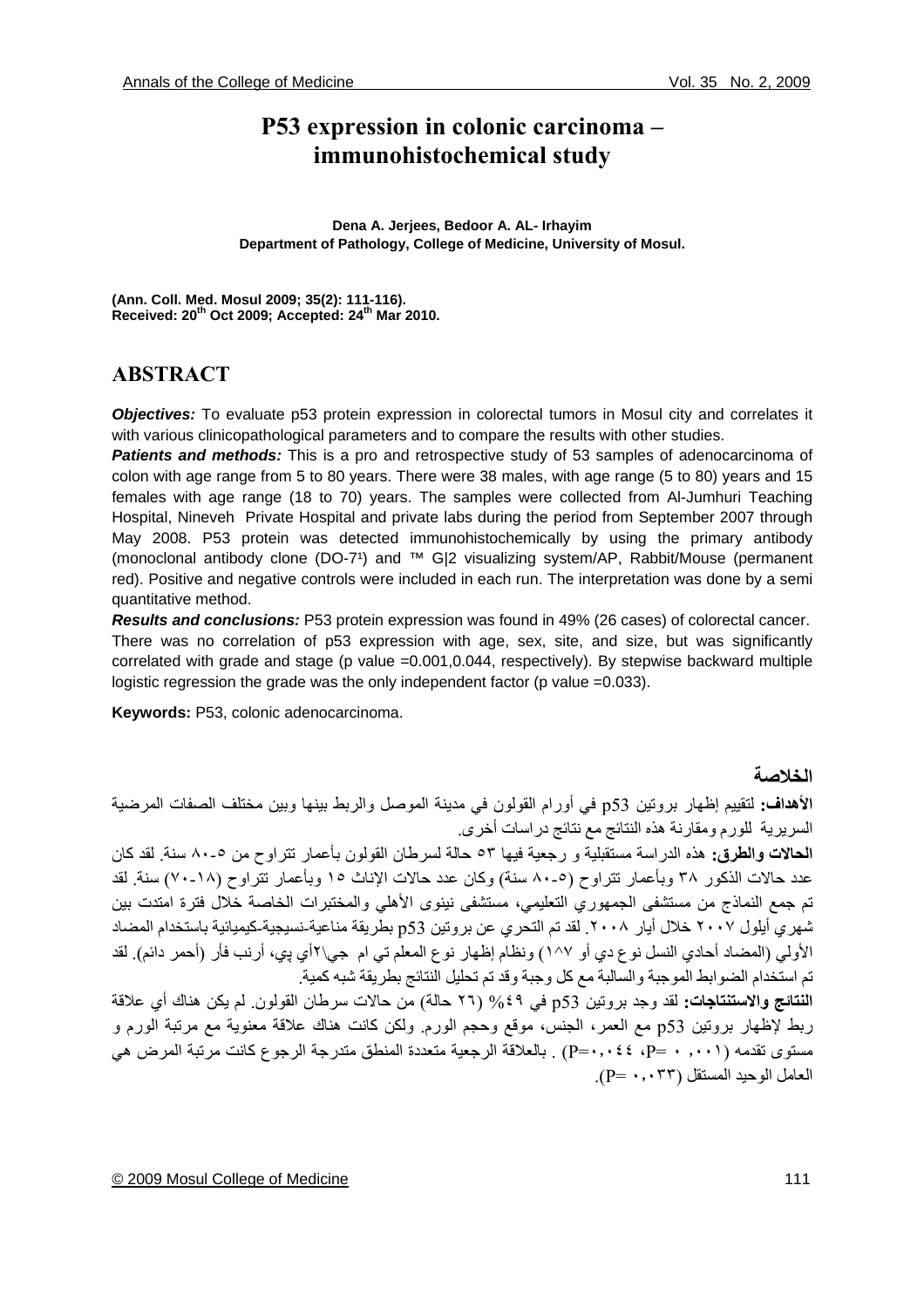uardian of the genome"<sup>(1)</sup>, "Death star"<sup>(2)</sup>, " $\mathbf{G}$  uardian of the genome"<sup>(1)</sup>, "Death star" <sup>(2)</sup>, are just a few of the names that have been attributed to the p53 gene  $(4)$ , the mammalian p53 family has 3 members:  $p53$ ,  $p63$ , and  $p73^{(5)}$ . Studies in the late 1970s revealed that a cellular phosphoprotein with a relative molecular mass of about 53000 formed a tight complex with SV40T antigen, and hence the p53 protein was so named (5).

 There are two types of p53 protein: normal or wild type and mutant type. The wild type is located in the nucleus, and it functions primarily by controlling the transcription of several other genes. It has a short half life of only 20 minutes <sup>(6)</sup>.

 Wild type p53 is believed to play a role in the regulation of cell proliferation and acts as a tumor suppressor by the following mechanism: when DNA is damaged by irradiation, U.V. light or mutagenic chemicals, wild p53 protein levels increase in the cell  $(7)$ . The accumulated wild p53 binds to DNA, stimulates transcription of several genes, and mediates two major effects on the cell  $(7)$ . One effect is cell cycle arrest in G1 phase which allows damaged DNA to repair. If the DNA repair has occurred successfully, the level of wild p53 decreases with the help of MDM2 gene product. Then cells which are formed later will be normal  $(7)$ . The other effect is that: If DNA damage cannot be successfully repaired, p53 guides cells to die by apoptosis by the help of death genes (e.g. BAX)  $(7)$ . If DNA damage is not successfully repaired and cell did not die, mutations become fixed in the dividing cells and malignant transformation occurs  $(7)$ .

# **Patients and methods**

This is a pro and retrospective study of 53 samples of adeno-carcinoma of the colon. The samples were collected from Al-Jumhuri Teaching Hospital, Nineveh Private Hospital and private laboratories during the period from September 2007 through May 2008.There was no follow up of the patients. The patient's age and sex were retrieved from the biopsies request forms. Hematoxylin and eosin stained sections were reviewed for the cases to assess their types and grades.

 The size of the tumor was taken as the maximum diameter of the tumor in centimeters. The cases were staged according to Dukes' staging system  $(8)$ . The p53 expression was assessed immunohistochemically on formalin fixed paraffin embedded tissues of the tumor, using mouse monoclonal antibody isotype clone DO-7<sup>1</sup> (Dako) and the Envision ™ G|2 system / AP, Rabbit / Mouse (permanent red).

#### **Immunohistochemical staining interpretation**

The interpretation was done by a semiquantitative method, 1000 tumor cells were counted in a high power field to assess the percentage of tumor cells expressing the mutant p53 protein. If >10% of tumor cells express the mutant p53 protein they were considered positive; if <10% of tumor cells express the protein they were considered negative (9), irrespective of the intensity.

### **Statistical analysis**

The relation between p53 expression and the clinicopathological variables was analysed by the Chi-square test, Observed/Expected Chisquare test, Fisher Freeman Halton test (8) and Stepwise backward multiple logistic regression  $(10)$ . The results were considered statistically significant if the p value was  $\leq 0.05$ .

# **Results**

There were 38 males and 15 females, the male to female ratio was 2.5:1 and the patients' age ranged from 5 to 80 years.

 P53 expression was found in 49% of the cases of adenocarcinoma of the colon with no significant correlation to age (p value 0.16); sex (p value 0.150); site whether in colon or rectum (p value 0.900); or size (p value 0.631).

 Concerning the grade, the relation of p53 expression was significant in using Fisher Freeman Halton test, p value was 0.001 and the peak of p53 expression was in grade 2, i.e. (moderately differentiated).

 In relation to stage, the p53 expression showed a significant correlation by using Fisher Freeman Halton test and the p value was 0.044. The distribution of p53 expression according to Dukes stage is shown in figure (1), most of the cases were of Dukes' B and C.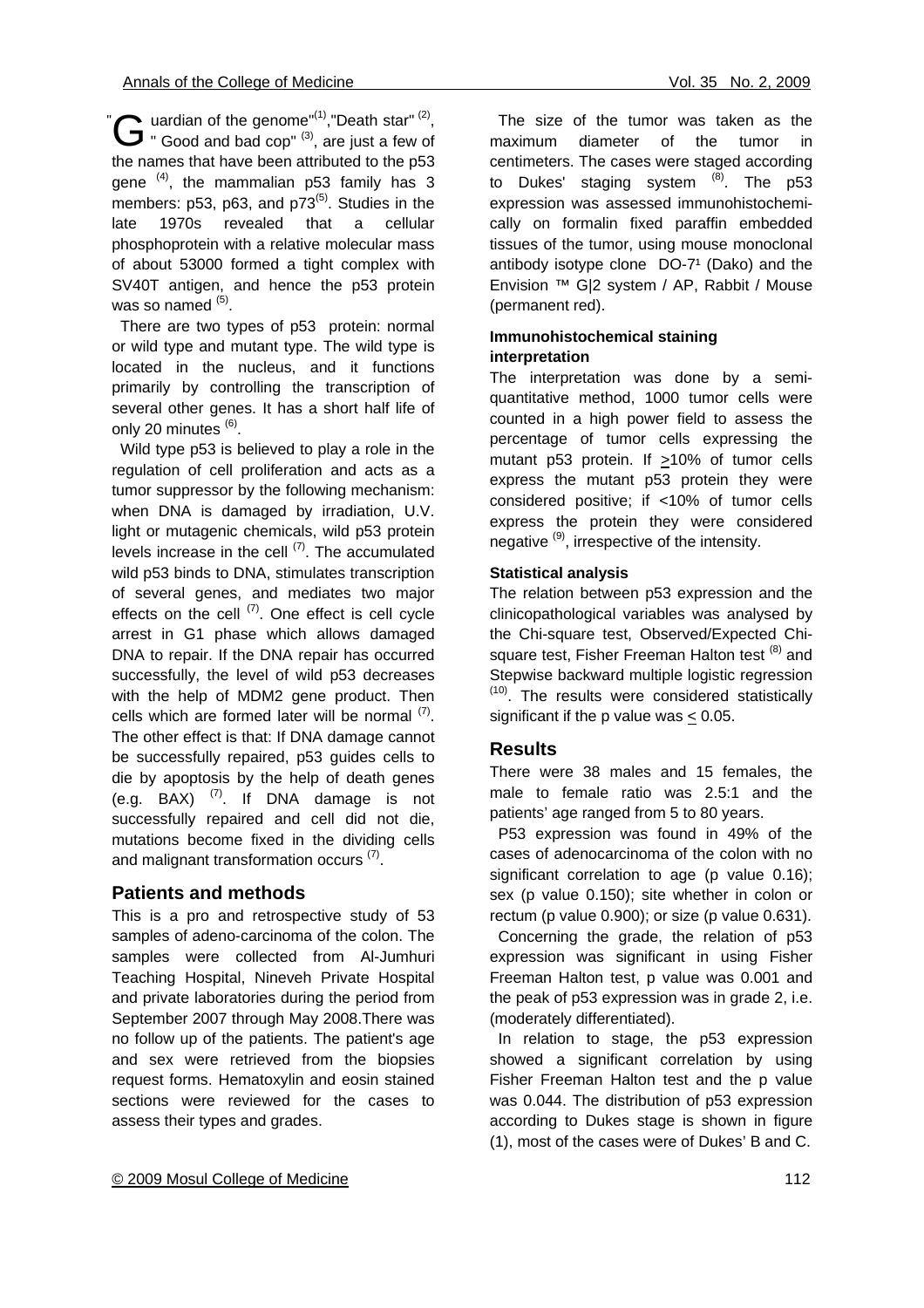

Figure (1): P53+/- in colorectal carcinoma (colectomy) cases versus stage.

Table (1): Stepwise backward multiple logistic regression.

| Independent<br>parameter | R        | OR    | p-value |
|--------------------------|----------|-------|---------|
| Grade                    | $-1.579$ | 0.033 | 0.033   |
| Constant                 | 2.906    |       |         |

 By stepwise backward multiple logistic regression the only independent parameter which has a significant correlation to p53 expression was the grade, (table 1).

 Figures (2-9) are photomicrographs of p53 expression in colonic carcinomas.

#### **Practical application of p53 expression**

The value of p53 expression was practically demonstrated in two of our cases, figures (5- 9):

Case (1): male, 75 years old, with invasive moderately differentiated adenocarcinoma of the colon, Dukes' stage C.

Case (2): male, 63 years old, with invasive moderately differentiated adenocarcinoma of the rectum, Dukes' stage B.

 These two cases had colonoscopic biopsies prior to colectomy. Each biopsy was composed of small fragments of colonic mucosa, with dysplasia. However p53 was overexpressed in both, figures (5,8).

 The colectomy specimens of the two cases revealed invasive carcinoma of the colon, figures (6,7,9).



Figure (2): Adenocarcinoma of colon IHC (immunohistichemical) staining negative for p53(original magnification×100).



Figure (3): Adenocarcinoma, IHC staining positive for p53, high intensity (original magnification×100).



Figure (4): Mucinous carcinoma, IHC staining negative for  $p53$  (original magnification  $\times$  400).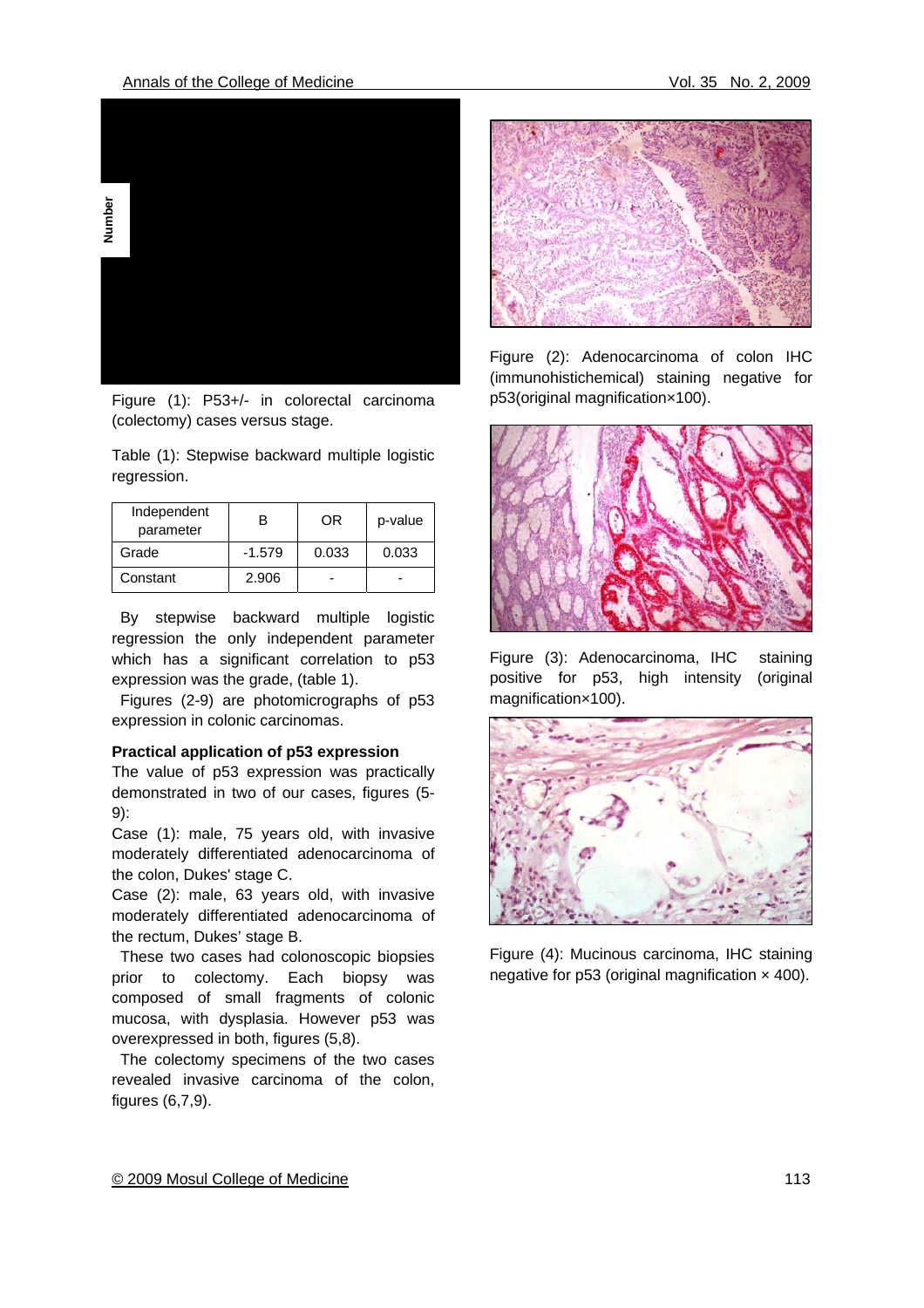

Figure (5): Case study (No.1) /biopsy, with fragment of malignancy, which show positive IHC staining for p53 (original magnification × 100).



Figures (6,7): Case study (No.1) /colectomy – carcinoma, upper: H&E (original magnification × 100), lower: IHC positive for p53 (original magnification×400).



Figure (8): Case study (No.2) /biopsy, carcinoma of the colon, IHC staining positive for p53 (original magnification×100, the small box×400).



Figure (9): Case study (No.2) /colectomycarcinoma, IHC staining positive for p53 (original magnification×100).

# **Discussion**

The etiology of colorectal cancer is complex involving an interplay of environmental and genetic factors <sup>(11)</sup>. Colorectal carcinoma develops through a multistep process as characterized by histopathologic precursor lesions and molecular genetic alterations (11). The natural history of colorectal cancers is not necessarily similar, and tumor molecular profile is likely to play an important role in determining the prognosis for individual patients (12,13).

 It seems that adjuvant therapy relies on a normal p53 function to trigger apoptosis so that those cells damaged by chemo or radiotherapy can be destroyed for therapeutic purposes. Several studies have shown that tumor cells with impaired p53 function have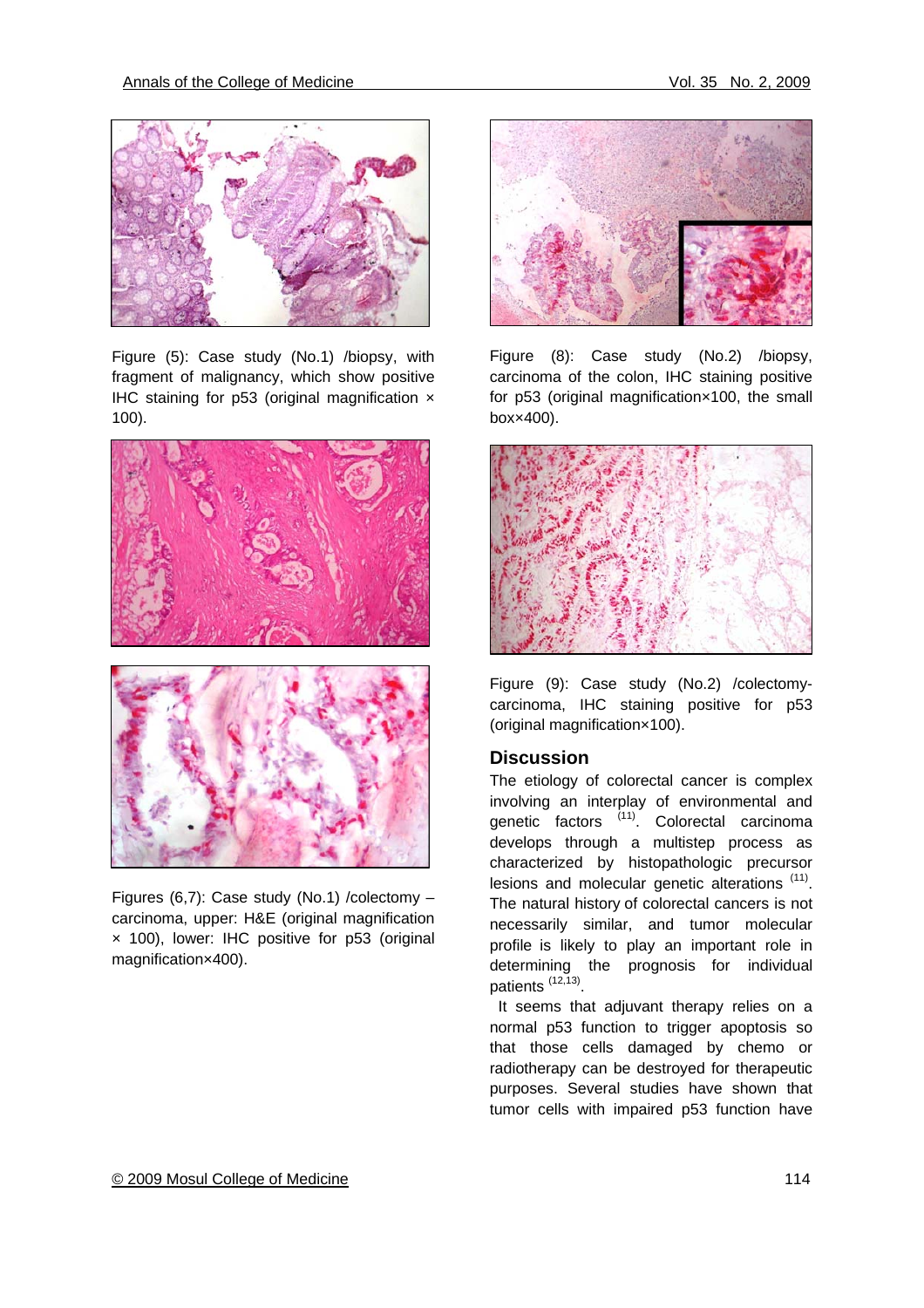poor response to adjuvant or neoadjuvant therapy (14).

#### **P53 expression**

In our study p53 was expressed in 49 % of the cases. Other similar studies had shown variable ratios (42%-82%).

 The age factor was not significant. This is consistent with the results of other studies  $(11, 15)$ 

 No significant correlation was found with sex. Our result is consistent with other studies (11,16) and is different from a single study that showed a significant correlation with male  $q$ ender  $(15)$ .

 The correlation with site in this study was not significant contrary to others who reported significant correlation  $(13,17)$ . The site variation for p53 expression has been attributed to several factors including right versus left colon, effects of sex hormones, diet, as well as genetic causes. It is likely that there are differences in sensitivity and exposure to carcinogens for the proximal and distal sections of colon<sup>(18)</sup>.

 The p53 expression in relation to size is not significant and this result is similar to that of Asaad et al  $(17)$  and differs from that of Demirbas et al <sup>(19)</sup>.

 The p53 expression in relation to grade is significant and this is consistent with three studies<sup>(19-21)</sup> and different from other studies which had reported no significant correlation (13,15), while an inverse relationship was reported by one study  $(22)$ .

 The expression of p53 protein in relation to stage was significant. A single study  $(20)$  also reported a significant correlation of p53 expression with stage while other studies (11,  $13,17$ ) reported no significant correlation.

 Assessment of p53 expression in colonic biopsies is advisable because it may be of help in predicting malignancy especially when there is a degree of dysplasia.

# **Conclusion**

- p53 expression was found in 49% of cases, this result is within the range observed by others.
- p53 expression was significantly correlated with tumor grade and stage (positive,

negative). The grade of the tumor was the only independent parameter by the stepwise backward multiple logistic regression. All of the 6 cases of mucinous adenocarcinoma were negative for p53.

Age, sex, size and site had no significant correlation with p53 expression.

#### **References**

- 1. Lane D.p, Guardian of the genome. Nature 1992; 358:15-16.
- 2. Vousden KH. p53. Death star*.* Cell 2000; 103:691-4.
- 3. Sharpless NE and Depinho RA. Good cop/Bad cop. Cell 2002; 110: 9-12.
- 4. Irwin MS and Kaelin WG. p53 family update: p73 and p53 develop their own identities. Cell Growth and Differentiation 2001; 12:337-49.
- 5. Fearon ER and Vogelstein B (1997). Tumor suppressor gene defects in human cancer. In: Holland JF, Frei E, Bast RC, Eds. Tumor suppressor and DNA repair gene defects in human cancer. Cancer Medicine  $4<sup>th</sup>$  Edition. Williams and Wilkins, Baltimore; pp.97-117.
- 6. Mehta KU, Goldfarb MA and Zinterhofer LJ. Absent p53 protein in colorectal tumors reflects poor survival. The Journal of Applied Research 2002; 2:1-15.
- 7. Oren M and Rotter V.  $p53$ : the 1<sup>st</sup> 20 years. Cell Mol Life Science 1999; 55:9- 11.
- 8. Gervaz P, Bouzourene H, Cerottini JP, et al. Dukes B colorectal cancer: distinct genetic categories and clinical outcome based on proximal or distal tumor location. Dis Colon Rectum 2001; 44:364-72.
- 9. Einspahr JG, Martinez ME and JiangR. Associations of Ki-ras Proto-oncogene Mutation and p53 Gene Over expression in Sporadic Colorectal Adenomas with Demographic and Clinicopathologic Characteristics*.* Cancer Epidemiology Biomarkers and Prevention 2006; 15:1443-50.
- 10. Usaj SK, Krtolica K and Cuk V, *et al.* Prognostic significance of molecular and immunohistochemical markers in colorectal carcinomas. Archives of oncology 2002; 10(1):27-28.